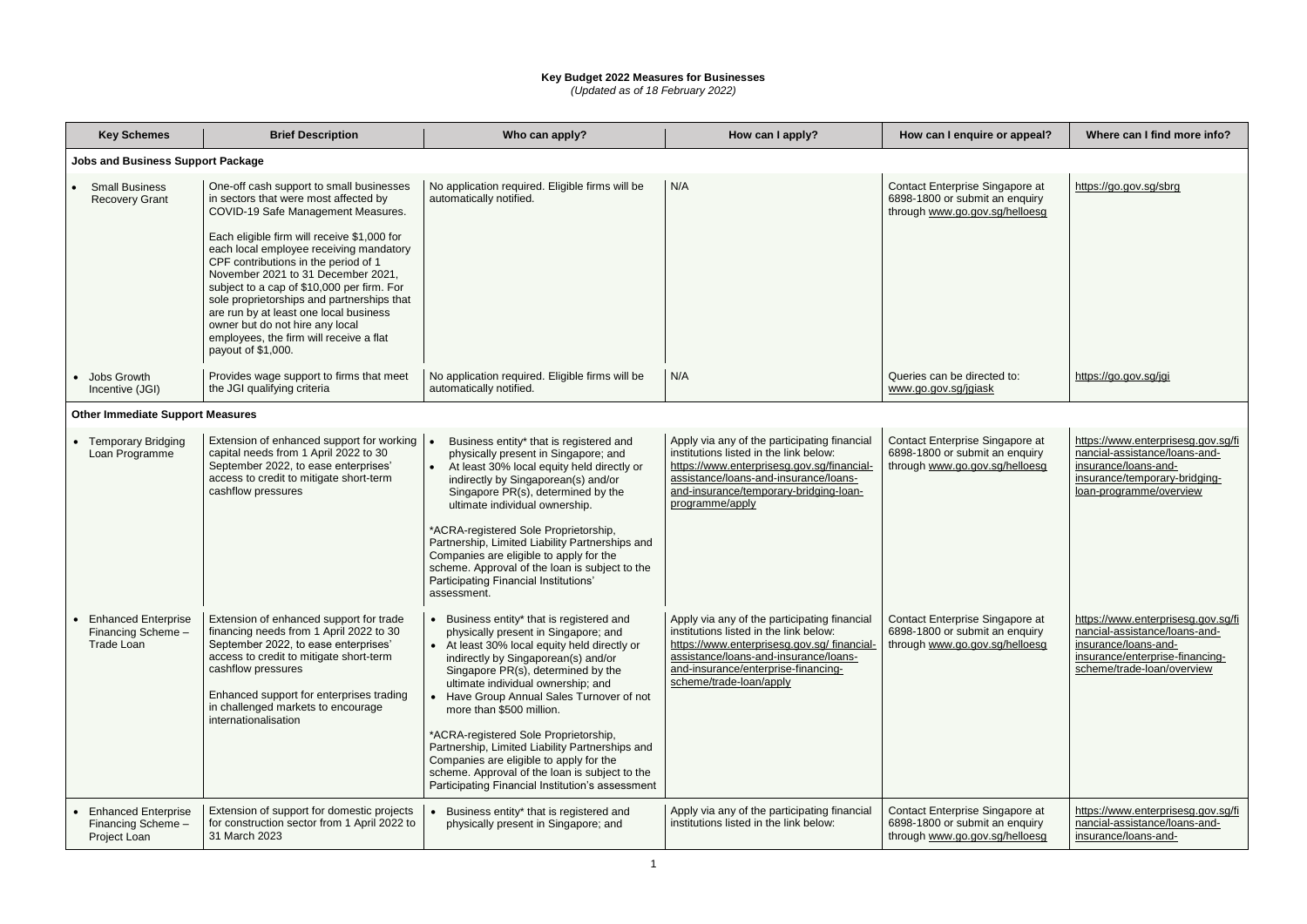| ire or appeal?                                    | Where can I find more info?                                                                                                                                                   |  |  |
|---------------------------------------------------|-------------------------------------------------------------------------------------------------------------------------------------------------------------------------------|--|--|
|                                                   | insurance/enterprise-financing-<br>scheme/project-loan/overview                                                                                                               |  |  |
|                                                   |                                                                                                                                                                               |  |  |
|                                                   | go.gov.sg/askpwcs                                                                                                                                                             |  |  |
|                                                   |                                                                                                                                                                               |  |  |
| Singapore at<br>it an enquiry<br>v.sg/helloesg    | https://www.enterprisesg.gov.sg/fi<br>nancial-assistance/loans-and-<br>insurance/loans-and-<br>insurance/enterprise-financing-<br>scheme/merger-and-<br>acquisitions/overview |  |  |
| Singapore at<br>it an enquiry<br>v.sg/helloesg or | https://www.enterprisesg.gov.sg/fi<br>nancial-assistance/grants/for-<br>local-companies/productivity-<br>solutions-grant                                                      |  |  |

| <b>Key Schemes</b>                                                    | <b>Brief Description</b>                                                                                                                                                             | Who can apply?                                                                                                                                                                                                                                                                                                                                                                                                                                                                                                                                                              | How can I apply?                                                                                                                                                                                                                                             | How can I enquire or appeal?                                                                                                | Where can I find more info?                                                                                                                                                |
|-----------------------------------------------------------------------|--------------------------------------------------------------------------------------------------------------------------------------------------------------------------------------|-----------------------------------------------------------------------------------------------------------------------------------------------------------------------------------------------------------------------------------------------------------------------------------------------------------------------------------------------------------------------------------------------------------------------------------------------------------------------------------------------------------------------------------------------------------------------------|--------------------------------------------------------------------------------------------------------------------------------------------------------------------------------------------------------------------------------------------------------------|-----------------------------------------------------------------------------------------------------------------------------|----------------------------------------------------------------------------------------------------------------------------------------------------------------------------|
|                                                                       |                                                                                                                                                                                      | • At least 30% local equity held directly or<br>indirectly by Singaporean(s) and/or<br>Singapore PR(s), determined by the<br>ultimate individual ownership; and<br>Have Group Annual Sales Turnover of not<br>more than \$500 million; and<br>Enterprises registered with SSIC codes<br>beginning with 41, 42, or 43.<br>*ACRA-registered Sole Proprietorship,<br>Partnership, Limited Liability Partnerships and<br>Companies are eligible to apply for the<br>scheme. Approval of the loan is subject to the<br>Participating Financial Institution's assessment          | https://www.enterprisesg.gov.sg/financial-<br>assistance/loans-and-insurance/loans-<br>and-insurance/enterprise-financing-<br>scheme/project-loan/apply                                                                                                      |                                                                                                                             | insurance/enterprise-financing-<br>scheme/project-loan/overview                                                                                                            |
| <b>Employment Support</b>                                             |                                                                                                                                                                                      |                                                                                                                                                                                                                                                                                                                                                                                                                                                                                                                                                                             |                                                                                                                                                                                                                                                              |                                                                                                                             |                                                                                                                                                                            |
| Progressive Wage<br><b>Credit Scheme</b><br>(PWCS)                    | Provides transitional support to employers<br>for Progressive Wages moves, by co-<br>funding wage increases of lower-wage<br>workers between 2022 and 2026                           | Targeted at employers hiring resident<br>lower-wage workers with gross monthly<br>wages of up to \$2,500, with an additional<br>tier of support for workers with gross<br>monthly wages of above \$2,500 and up to<br>\$3,000<br>Average gross monthly wage increase<br>must be at least \$100 in each qualifying<br>year.                                                                                                                                                                                                                                                  | No applications needed. Employers can<br>expect to receive the PWCS payout from<br>the Inland Revenue Authority of<br>Singapore (IRAS) by the first quarter of<br>the following year.                                                                        | go.gov.sg/askpwcs<br>Contact 6351 3390                                                                                      | go.gov.sg/askpwcs                                                                                                                                                          |
| <b>Enterprise Development Support</b>                                 |                                                                                                                                                                                      |                                                                                                                                                                                                                                                                                                                                                                                                                                                                                                                                                                             |                                                                                                                                                                                                                                                              |                                                                                                                             |                                                                                                                                                                            |
| <b>Enterprise Financing</b><br>Scheme - Merger &<br>Acquisition (M&A) | Supports enterprises' M&A financing<br>needs, including for domestic M&A deals<br>from 1 April 2022 to 31 March 2026, to<br>encourage restructuring and consolidation<br>post-COVID. | Business entity* that is registered and<br>physically present in Singapore; and<br>• At least 30% local equity held directly or<br>indirectly by Singaporean(s) and/or<br>Singapore PR(s), determined by the<br>ultimate individual ownership; and<br>Have Group Annual Sales Turnover of not<br>more than \$500 million.<br>*ACRA-registered Sole Proprietorship,<br>Partnership, Limited Liability Partnerships, and<br>Companies are eligible to apply for the<br>scheme. Approval of the loan is subject to the<br>Participating Financial Institutions'<br>assessment. | Apply via any of the participating financial<br>institutions listed in the link below:<br>https://www.enterprisesg.gov.sg/financial-<br>assistance/loans-and-insurance/loans-<br>and-insurance/enterprise-financing-<br>scheme/merger-and-acquisitions/apply | Contact Enterprise Singapore at<br>6898-1800 or submit an enquiry<br>through www.go.gov.sg/helloesg                         | https://www.enterprisesg.gov.sg<br>nancial-assistance/loans-and-<br>insurance/loans-and-<br>insurance/enterprise-financing-<br>scheme/merger-and-<br>acquisitions/overview |
| <b>Productivity Solutions</b><br>Grant (PSG)                          | Supports companies' adoption of pre-<br>scoped IT solutions or equipment                                                                                                             | Business entity that is registered and<br>operating in Singapore; and<br>Purchase/lease/subscription of the IT<br>solutions or equipment must be used in<br>Singapore; and<br>Have at least 30% local shareholding, with<br>Company's Group annual sales turnover<br>not more than \$100 million, or not more<br>than 200 employees (for selected solutions<br>only).                                                                                                                                                                                                       | Through Business Grant Portal:<br>www.businessgrants.gov.sg                                                                                                                                                                                                  | Contact Enterprise Singapore at<br>6898-1800 or submit an enquiry<br>through www.go.gov.sg/helloesg or<br>visit SME Centres | https://www.enterprisesg.gov.sg<br>nancial-assistance/grants/for-<br>local-companies/productivity-<br>solutions-grant                                                      |